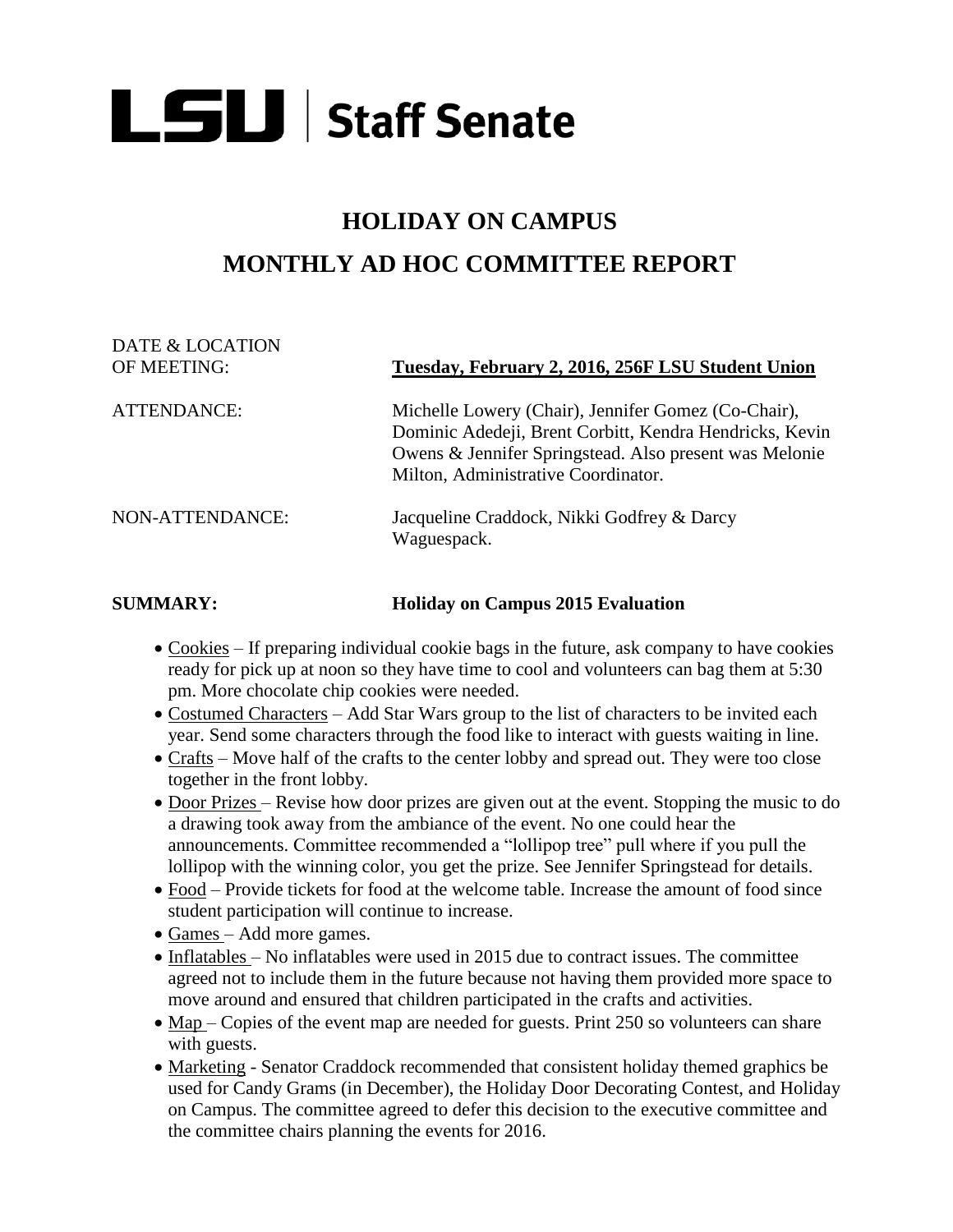- Miscellaneous Pictures Move to the heart of everything and place near the windows.
- Parking Move parking for special guests to the lot behind the Union starting at 4 p.m. with a guard to secure the lot. Pick up parking passes by 7 p.m.
- Santa Claus Move Santa's chair to the West side of the Christmas tree and add line stands to help form the line for guests who want to take photos.
- Set up
	- o Block off the three areas (main lobby, center lobby, Tiger Lair) earlier so people don't come in until the event begins.
	- o Ensure that Toys-for-Tots drops off 3 large boxes for toys the day before the event.
	- o Keep a few seating areas in the middle of the event. It was helpful to parents with babies and elderly guests. Add this to the center lobby.
	- o Move Staff Senate table to the first table on the right once you enter the main lobby. This table should include goody bags.
	- o Provide smaller and sturdier boxes for food drive items (large boxes were heavy and difficult to move).
	- o Provide backdrops and table cloths to the Union the day before the event. Not stashed in the supply room, but delivered to Event Management so it can be set up in advance.
- Sound System Request a portable microphone so the emcee can stand in the middle of the event or speak in different areas of the Union. Explore other avenues for sound, potentially adding a second system just for music and announcements. Both the music and the sponsor recognition PowerPoint can't be included on the same system because you have to exit out from one to get to the other. A sound tech should also be stationed with the sound system to assist when announcements are made.
- Talent Contract talent for two hours and only include balloon artist and face painters (no magician).
- Volunteers
	- o HOC team needs to arrive at 4 pm to set up before other Staff Senators or volunteers arrive.
	- o Volunteers should have specific roles and someone should show them what to do when they arrive. Volunteers should also check in at a location separate from the welcome table.
	- o Provide a list of volunteers assigned by area so that staff in charge of the area will know who to look for at what time.
	- o Shifts for volunteers should be changed to the following times:
		- 4:00 pm, HOC Committee
		- 5:00 pm, Staff Senate Volunteers (and 5 extras)
		- 5:30 pm, Shift one (until 7 pm)
		- 6:45 pm, Shift two (until 8:30 pm includes break down)
		- 8:00 pm, Staff Senator beak down (and 3 extras)
	- o Chair/co-chair & volunteer coordinator should be floaters who answer questions and solve problems that arise during the event.
	- o Assign Staff Senate volunteers to be in charge of certain areas.
	- o Add a staff volunteer to the supply staging area with costumes (Feliciana Room).
	- o Add a staff volunteer to the meet & greet/welcome table.
	- o Add a staff volunteer to stay with door prizes and sound system.
	- o Less volunteers are needed for set up.
	- o More volunteers are needed from 6-8 pm.